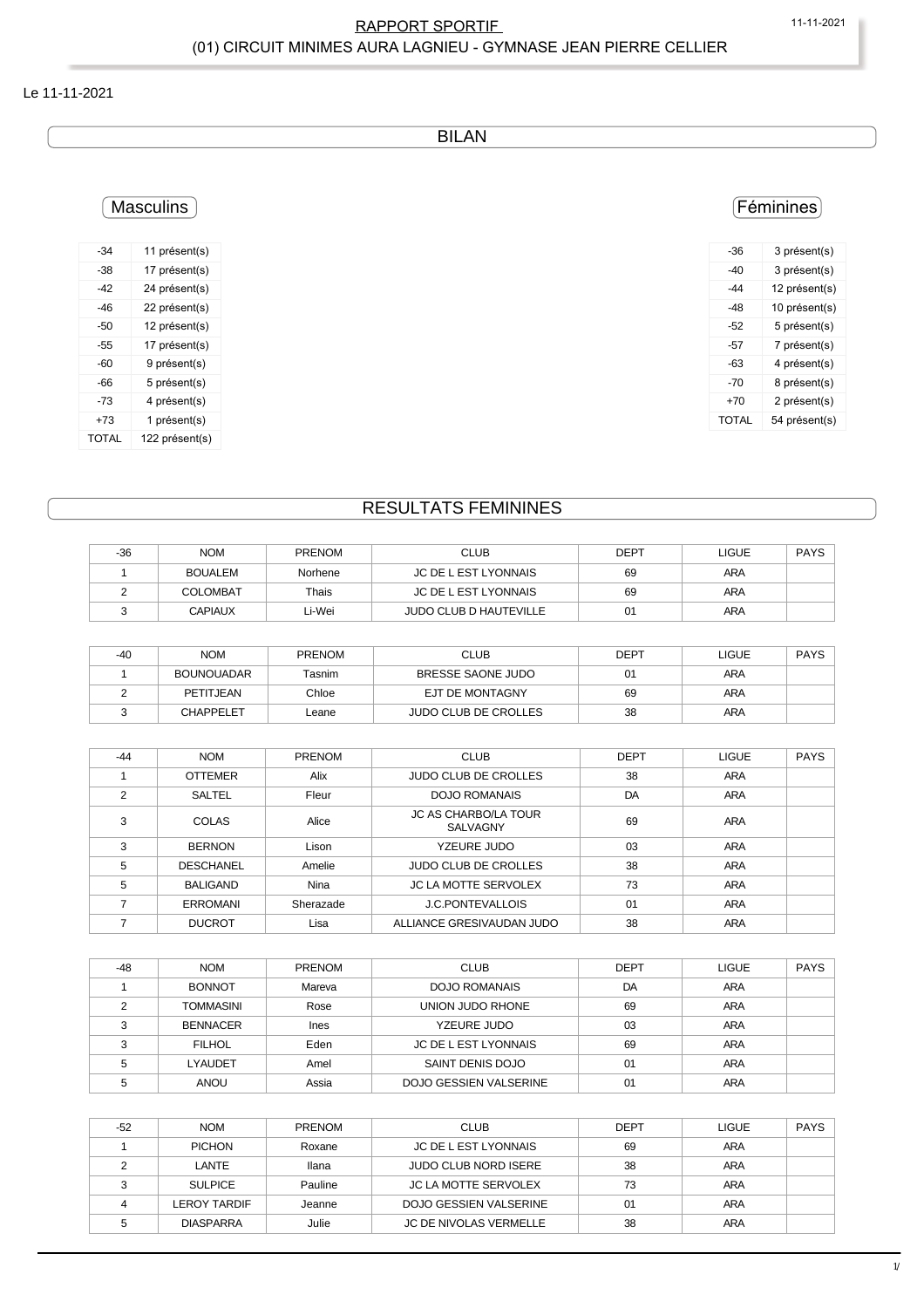### **RAPPORT SPORTIF** (01) CIRCUIT MINIMES AURA LAGNIEU - GYMNASE JEAN PIERRE CELLIER

11-11-2021

| $-57$ | <b>NOM</b>     | <b>PRENOM</b> | <b>CLUB</b>                 | <b>DEPT</b> | <b>LIGUE</b> | <b>PAYS</b> |
|-------|----------------|---------------|-----------------------------|-------------|--------------|-------------|
|       | <b>MIRAOUI</b> | Nesrine       | DOJO GESSIEN VALSERINE      | 01          | <b>ARA</b>   |             |
|       | <b>BRIQUET</b> | Lola          | J.C.DU HAUT BUGEY           | 01          | ARA          |             |
|       | <b>JACQUET</b> | Sirine        | <b>JUDO CLUB NORD ISERE</b> | 38          | ARA          |             |
|       | <b>MEDINA</b>  | Mathilde      | ASS DOJO OLYMP LYON         | 69          | ARA          |             |

| -63 | <b>NOM</b>      | <b>PRENOM</b> | <b>CLUB</b>              | DEPT | <b>LIGUE</b> | PAYS |
|-----|-----------------|---------------|--------------------------|------|--------------|------|
|     | HATCHADOURIAN   | Jade          | JC DE L EST LYONNAIS     | 69   | ARA          |      |
|     | <b>GUIRAL</b>   | Emma          | ECULLY ARTS MARTIAUX     | 69   | <b>ARA</b>   |      |
|     | CASASSA         | Clara         | <b>DOJO ROMANAIS</b>     | DA   | ARA          |      |
|     | <b>MAKIEJOW</b> | Amelia        | JUDO OLYMP DES 4 VALLEES | 73   | ARA          |      |

| $-70$ | <b>NOM</b>         | PRENOM | <b>CLUB</b>                 | DEPT | <b>LIGUE</b> | PAYS |
|-------|--------------------|--------|-----------------------------|------|--------------|------|
|       | <b>BAUMGARTNER</b> | Deesse | DOJO GESSIEN VALSERINE      | 01   | <b>ARA</b>   |      |
|       | <b>HESSE</b>       | Sarah  | A.S.INSTITUT MERIEUX        | 69   | ARA          |      |
|       | LALO               | Lilou  | <b>JUDO CLUB DE CROLLES</b> | 38   | ARA          |      |
|       | <b>BENKENANE</b>   | Mvriem | DOJO ROMANAIS               | DA   | ARA          |      |

| +70 | Nom           | <b>PRENOM</b> | CLUB                         | <b>DEPT</b> | LIGUE | <b>PAYS</b> |
|-----|---------------|---------------|------------------------------|-------------|-------|-------------|
|     | AWARGUI       | Shaynez       | DOJO ROMANAIS                | DA          | ARA   |             |
|     | <b>BOUCHU</b> | Mevline       | <b>JUDO OUEST GRAND LYON</b> | 69          | ARA   |             |

# **RESULTATS MASCULINS**

| $-34$ | <b>NOM</b>      | <b>PRENOM</b>   | <b>CLUB</b>                    | <b>DEPT</b> | LIGUE      | PAYS |
|-------|-----------------|-----------------|--------------------------------|-------------|------------|------|
|       | LEGER VILLA     | Lucien          | ALLIANCE GRESIVAUDAN JUDO      | 38          | ARA        |      |
|       | <b>JOLLAIN</b>  | Lucas           | ALLIANCE GRESIVAUDAN JUDO      | 38          | ARA        |      |
| ◠     | <b>BOLLON</b>   | <b>Baptiste</b> | <b>JC LA MOTTE SERVOLEX</b>    | 73          | ARA        |      |
| 3     | <b>DUPIRE</b>   | Leo             | A.A.L.OEUVRES SCOL.ST GENIS L. | 69          | ARA        |      |
|       | <b>BOUBKIRI</b> | Amir            | <b>JC LA MOTTE SERVOLEX</b>    | 73          | <b>ARA</b> |      |
| 6     | <b>DEYGAS</b>   | <b>Baptiste</b> | EJT DE MONTAGNY                | 69          | <b>ARA</b> |      |

| $-38$ | <b>NOM</b>                      | <b>PRENOM</b> | <b>CLUB</b>                 | <b>DEPT</b> | <b>LIGUE</b> | <b>PAYS</b> |
|-------|---------------------------------|---------------|-----------------------------|-------------|--------------|-------------|
|       | <b>CHANSSEAUME</b>              | Lucas         | ALLIANCE GRESIVAUDAN JUDO   | 38          | <b>ARA</b>   |             |
| 2     | <b>BOULEMTAFES</b>              | Shain         | STADE OLYMP.GIVORS          | 69          | <b>ARA</b>   |             |
| 3     | RIELLO                          | <b>Nino</b>   | <b>JC DE L EST LYONNAIS</b> | 69          | ARA          |             |
| 3     | <b>VASSEUR</b>                  | Anthony       | YZEURE JUDO                 | 03          | <b>ARA</b>   |             |
| 5     | SIBELLE                         | Noa           | STADE OLYMP GIVORS          | 69          | ARA          |             |
| 5     | <b>DUBEY</b>                    | Aston         | ALLIANCE GENEVOIS JUDO      | 74          | ARA          |             |
|       | <b>BOURGAIN-</b><br><b>PONS</b> | Colynn        | JUDO CLUB LES AVENIÈRES     | 38          | <b>ARA</b>   |             |
|       | <b>MATYSIAK</b>                 | Simon         | ARTS MARTIAUX VIRIAT        | 01          | <b>ARA</b>   |             |

| $-42$          | <b>NOM</b>                | PRENOM        | <b>CLUB</b>                 | <b>DEPT</b> | LIGUE      | <b>PAYS</b> |
|----------------|---------------------------|---------------|-----------------------------|-------------|------------|-------------|
|                | AMALBERT                  | <b>Marius</b> | A.S.LAGNIEU                 | 01          | <b>ARA</b> |             |
| $\mathfrak{p}$ | <b>ROCHE</b>              | Bastian       | A.S. INSTITUT MERIEUX       | 69          | <b>ARA</b> |             |
| 3              | <b>DUBOIS</b>             | Ismail        | <b>JC LA MOTTE SERVOLEX</b> | 73          | <b>ARA</b> |             |
| 3              | AGATI-<br><b>ALOUACHE</b> | Matteo        | ALLIANCE GENEVOIS JUDO      | 74          | <b>ARA</b> |             |
| 5              | <b>VASSEUR</b>            | Lamine        | <b>J.C. ANNECY</b>          | 74          | <b>ARA</b> |             |
| 5              | SONET                     | Ethan         | <b>J.C. SAONE VALLEE</b>    | 01          | <b>ARA</b> |             |
|                | <b>EL AMRANI</b>          | Wassime       | <b>J.C.DE MEXIMIEUX</b>     | 01          | <b>ARA</b> |             |
|                | <b>DURIX</b>              | Solal         | ST MARTIN BELLEVUE DOJO     | 74          | <b>ARA</b> |             |